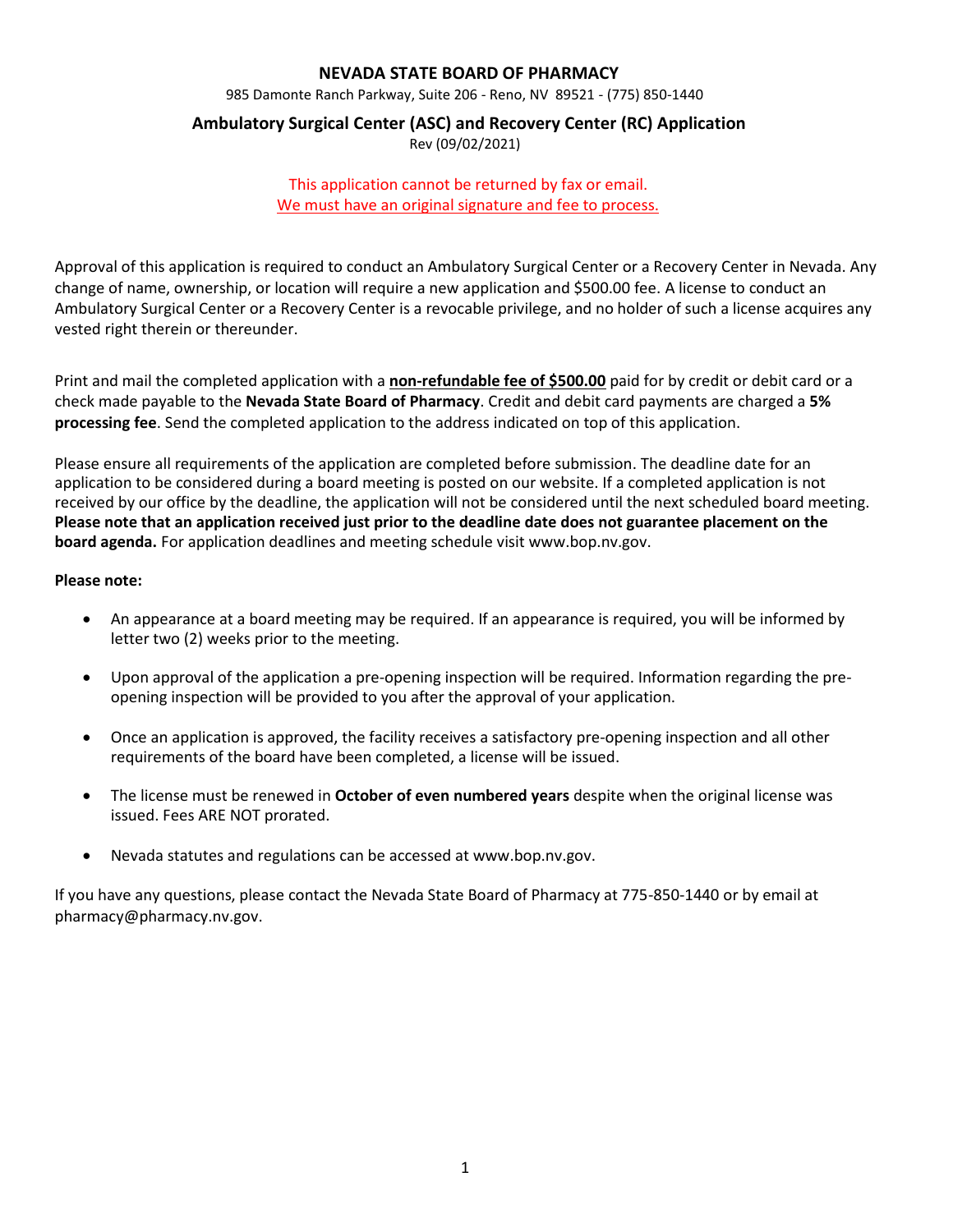# **NEVADA STATE BOARD OF PHARMACY**

985 Damonte Ranch Parkway, Suite 206 - Reno, NV 89521 - (775) 850-1440

# **Ambulatory Surgical Center (ASC) and Recovery Center (RC) Application**

# **Non-Refundable \$500.00 Fee**

Rev (09/02/2021)

| <b>Type of Facility</b>                                                                    |                               |                                                                 |  |  |  |
|--------------------------------------------------------------------------------------------|-------------------------------|-----------------------------------------------------------------|--|--|--|
| $\Box$ Ambulatory Surgical Center (ASC)                                                    |                               |                                                                 |  |  |  |
| $\Box$ Recovery Center (RC)                                                                |                               |                                                                 |  |  |  |
| Type of Application (check applicable box)<br><b>Ownership Type (check applicable box)</b> |                               |                                                                 |  |  |  |
| $\Box$ New ASC/RC                                                                          | * If making a change, provide | $\Box$ Publicly Traded (complete sections 1, 2, 3, 7, 8, 9)     |  |  |  |
| $\Box$ Ownership Change*                                                                   | current license number:       | $\Box$ Non-Publicly Traded (complete sections 1, 2, 4, 7, 8, 9) |  |  |  |
| Location Change *<br>$\perp$                                                               |                               | $\Box$ Partnership (complete sections 1, 2, 5, 7, 8, 9)         |  |  |  |
| Name Change*<br>ш                                                                          |                               | $\exists$ Sole Owner (complete sections 1, 2, 6, 7, 8, 9)       |  |  |  |

| <b>Section 1: General Information</b> |                |                  |                 |                         |                 |               |  |
|---------------------------------------|----------------|------------------|-----------------|-------------------------|-----------------|---------------|--|
|                                       |                |                  |                 |                         |                 |               |  |
|                                       |                |                  |                 |                         |                 |               |  |
|                                       |                |                  |                 | State: ________________ |                 |               |  |
|                                       |                |                  |                 |                         |                 |               |  |
|                                       |                |                  |                 |                         |                 |               |  |
|                                       |                |                  |                 |                         |                 |               |  |
|                                       |                |                  |                 |                         |                 |               |  |
|                                       |                |                  |                 |                         |                 |               |  |
|                                       |                |                  |                 |                         |                 |               |  |
|                                       |                |                  |                 |                         |                 |               |  |
| <b>Days of Operation</b>              |                |                  |                 |                         |                 |               |  |
| $\Box$ Monday                         | $\Box$ Tuesday | $\Box$ Wednesday | $\Box$ Thursday | $\Box$ Friday           | $\Box$ Saturday | $\Box$ Sunday |  |

|    | <b>Section 2: History of Company</b>                                                                                                                                                                                                         | <b>Yes</b> | <b>No</b> |  |  |  |
|----|----------------------------------------------------------------------------------------------------------------------------------------------------------------------------------------------------------------------------------------------|------------|-----------|--|--|--|
| 1. | Has the corporation, any owner(s), shareholder(s) or partner(s) with any interest, ever been charged, or<br>convicted of a felony or gross misdemeanor (including by way of a guilty plea or no contest plea)?                               |            |           |  |  |  |
| 2. | Has the corporation, any owner(s), shareholder(s) or partner(s) with any interest, ever been denied a license,<br>permit or certificate of registration from any jurisdiction?                                                               |            |           |  |  |  |
| 3. | Has the corporation, any owner(s), shareholder(s) or partner(s) with any interest, ever been subject of an<br>administrative action, board citation, cite fine, or proceeding relating to the pharmaceutical industry?                       |            |           |  |  |  |
| 4. | Has the corporation, any owner(s), shareholder(s) or partner(s) with any interest, ever been found guilty, pled<br>guilty or entered a plea of nolo contendere to any offense federal or state, related to controlled substances?            |            |           |  |  |  |
| 5. | Has the corporation, any owner(s), shareholder(s) or partner(s) with any interest, ever surrendered a license,<br>permit or certificate of registration voluntarily or otherwise (other than upon voluntary close of a facility)?            |            |           |  |  |  |
|    | If you marked YES to any of the number questions (1-5) above, a signed statement of explanation must be attached. Copies of<br>any documents that identify the circumstance or contain an order, agreement or other disposition is required. |            |           |  |  |  |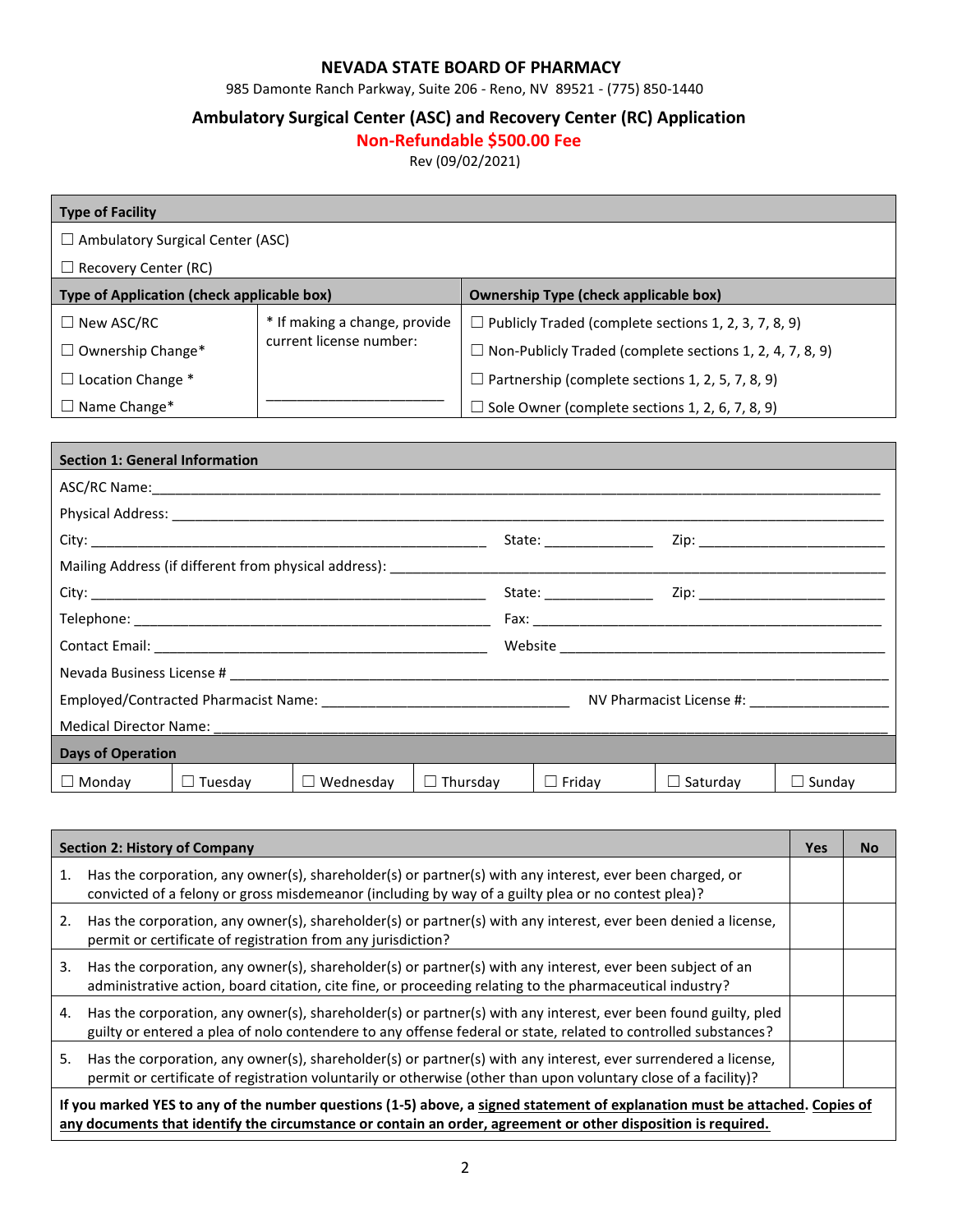| <b>Section 3: Publicly Traded Corporation</b>                                                                       |                          |                        |  |  |  |
|---------------------------------------------------------------------------------------------------------------------|--------------------------|------------------------|--|--|--|
|                                                                                                                     |                          |                        |  |  |  |
|                                                                                                                     |                          |                        |  |  |  |
|                                                                                                                     |                          |                        |  |  |  |
|                                                                                                                     |                          |                        |  |  |  |
|                                                                                                                     |                          |                        |  |  |  |
|                                                                                                                     |                          |                        |  |  |  |
|                                                                                                                     |                          |                        |  |  |  |
| Date of SEC Registration:                                                                                           | SEC Registration Number: | Stock Exchange Symbol: |  |  |  |
| Does the number of stockholders/shareholders of the corporation exceed four? NRS 639.231<br>$\Box$ Yes<br>$\Box$ No |                          |                        |  |  |  |

| <b>Section 4: Non-Publicly Traded Corporation or Company</b>                                        |  |            |      |
|-----------------------------------------------------------------------------------------------------|--|------------|------|
|                                                                                                     |  |            |      |
|                                                                                                     |  |            |      |
|                                                                                                     |  |            |      |
|                                                                                                     |  |            |      |
|                                                                                                     |  |            |      |
|                                                                                                     |  |            |      |
|                                                                                                     |  |            |      |
| Does the number of members or stockholders/shareholders of the corporation exceed four? NRS 639.231 |  | $\Box$ Yes | - No |

| <b>Section 5: Partnership</b>                                                      |                        |
|------------------------------------------------------------------------------------|------------------------|
|                                                                                    |                        |
|                                                                                    |                        |
|                                                                                    | State: _______________ |
|                                                                                    |                        |
|                                                                                    |                        |
| Please check type of partnership (NAC 639.214)<br>$\Box$ General                   | $\Box$ Limited         |
| Does the number of partners or members of the partnership exceed four? NRS 639.231 | $\Box$ Yes<br>∣No      |

| Section 6: Sole Owner                                                  |                                                                                                                                                                                                                                                                                                                                                                                                                                                                  |
|------------------------------------------------------------------------|------------------------------------------------------------------------------------------------------------------------------------------------------------------------------------------------------------------------------------------------------------------------------------------------------------------------------------------------------------------------------------------------------------------------------------------------------------------|
|                                                                        |                                                                                                                                                                                                                                                                                                                                                                                                                                                                  |
|                                                                        |                                                                                                                                                                                                                                                                                                                                                                                                                                                                  |
| <b>Business Address:</b><br><u> 1980 - Jan Samuel Samuel (b. 1980)</u> |                                                                                                                                                                                                                                                                                                                                                                                                                                                                  |
| City:<br><u> 1980 - John Stone, Amerikaansk politiker (</u> † 1920)    | State: the state of the state of the state of the state of the state of the state of the state of the state of the state of the state of the state of the state of the state of the state of the state of the state of the sta<br>Zip: the contract of the contract of the contract of the contract of the contract of the contract of the contract of the contract of the contract of the contract of the contract of the contract of the contract of the contr |
| Telephone:                                                             | Email:                                                                                                                                                                                                                                                                                                                                                                                                                                                           |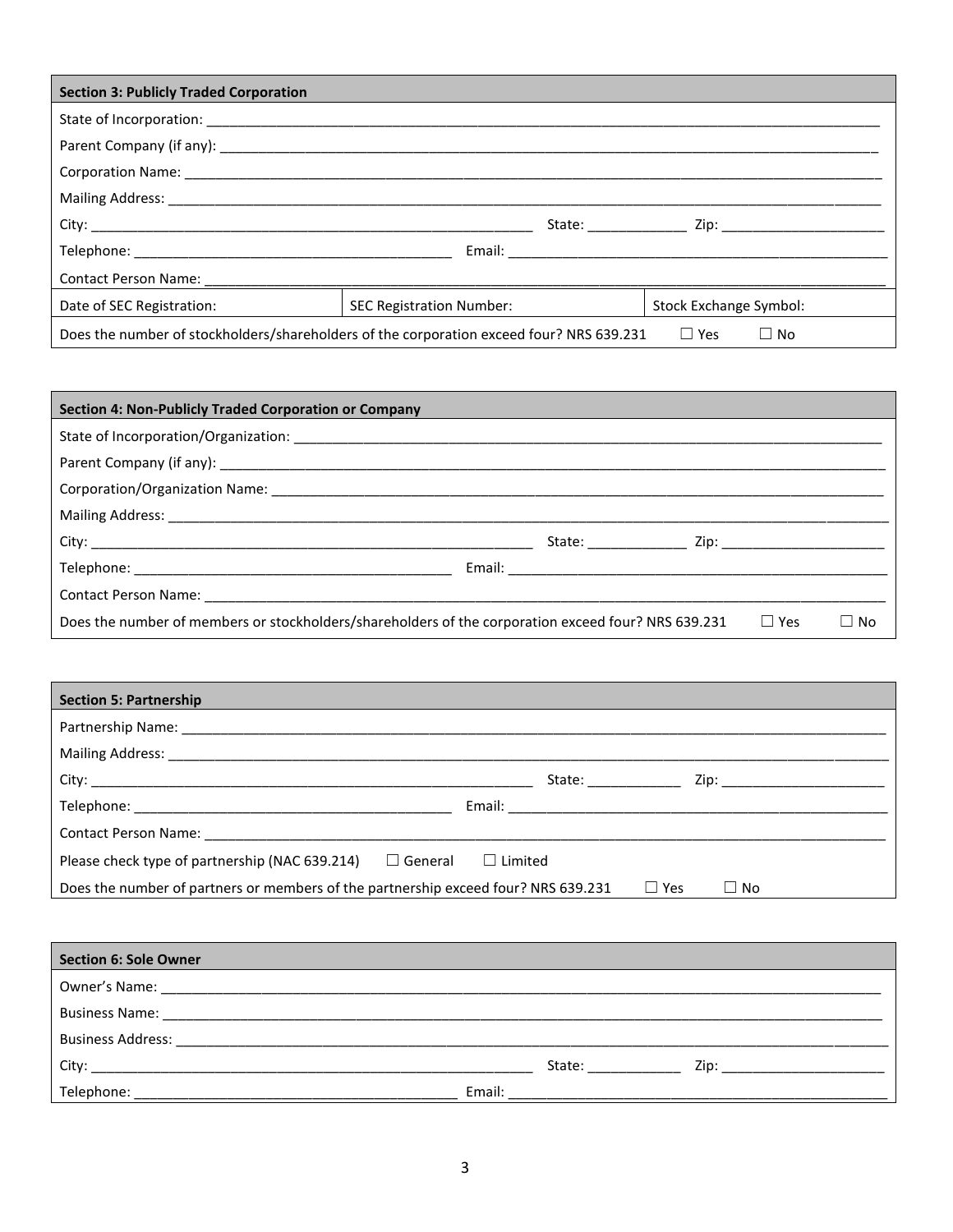#### **Section 7: Employed/Contracted Pharmacist (MUST BE COMPLETED BY the Employed/Contracted Pharmacist)**

Pharmacist Name: \_\_\_\_\_\_\_\_\_\_\_\_\_\_\_\_\_\_\_\_\_\_\_\_\_\_\_\_\_\_\_\_\_\_\_\_\_\_\_\_\_\_\_\_\_\_\_ NV Pharmacist License #: \_\_\_\_\_\_\_\_\_\_\_\_\_\_\_\_\_\_\_\_\_\_

#### As the employed/contracted pharmacist, for (ASC/RC Name): \_

I understand that I am responsible for establishing policies and procedures which (NAC 639.4996):

- a) Are consistent with the policies and procedures developed pursuant to NAC 639.447;
- b) Require to maintain records in accordance with the provisions of NAC 639.485 and 639.485;
- c) Address the purchase, storage, maintenance of records and dispensing of drugs and investigational drugs;
- d) Require maintenance of a perpetual inventory of all controlled substances;
- e) Prescribe the procedure for quarantining and destroying drugs and investigational drugs that are expired, adulterated, mislabeled or otherwise unsafe for human use;
- f) Require the storage of drugs and investigational drugs in accordance with the specifications of the manufacturer;
- g) Ensure that the ASC and RC dispenses drugs and investigational drugs pursuant to chart orders and in accordance with applicable state and federal laws; and
- h) Ensure that all compounding is
	- a. Performed by a registered pharmacist in accordance with the provisions of NRS and NAC 639; or
	- b. If performed by an employee of the ASC or RC, other than a registered pharmacist, performed:
		- i. In accordance with the provisions of NRS and NAC 639;
		- ii. In a location designated for compounding that is clean and disinfected before each act of compounding; and
		- iii. By a person who has completed training for the type of compounding that will be performed.

I understand that I shall (NAC 639.4998):

- a) Visit the ASC or RC at least once each month to:
	- a. Evaluate the effectiveness of the policies and procedures established pursuant to NAC 693.4996; and
	- b. Confirm that the ASC or RC is complying with those policies and procedures, the below provisions.
- b) Maintain documentation of each visit that the pharmacist makes;
- c) Conduct an audit at least once each month using a sufficient number of records of the ASC or RC, including, without limitation, records of patients and records relating to the purchasing, storing and dispensing of drugs and investigational drugs, which must be randomly selected, to determine whether:
	- a. The records indicate that the drugs and investigational drugs are dispensed in a safe and effective manner in accordance with accepted standards of practice and the specifications of the manufacturer;
	- b. Drugs and investigational drugs are diluted in accordance with accepted standards of practice or pursuant to the specifications of the manufacturer;
	- c. The records demonstrate:
		- i. That a discrepancy does not exist in the number of drugs and investigational drugs that are in vials designated by the manufacturer for a single use which are dispensed and the number of patients who receive such drugs and investigational drugs; and
		- ii. That drugs, not including investigational drugs, which are in vials designated by the manufacturer for a single use and any remaining medication in those vials are discarded after use;
	- d. The records demonstrate that drugs, not including investigational drugs, which are in vials designated by the manufacturer for more than one use are discarded when the medication in the vials has expired or not more than 28 days after the initial breach of the vial;
	- e. The employees of the ASC or RC properly maintain accurate records relating to drugs and investigational drugs; and
	- f. The employees of the ASC or RC properly monitor and maintain the perpetual inventory required pursuant to paragraph (d) of subsection 1 of NAC 639.4996; and
- d) Submit a written report, including, without limitation, a written explanation, to the Board not later than 5 business days after the pharmacist determines that:
	- a. The ASC or RC is violating a state or federal law which affects the care and safety of a patient;
	- There is a discrepancy of 5 percent or more between the actual quantity of a controlled substance in the possession of the ASC or RC and the amount of the controlled substance that should be in the possession of the ASC or RC according to the records of the ASC or RC, including, without limitation:
		- i. Purchase orders and invoices for the controlled substance;
		- ii. Records which indicate the removal of the controlled substance from the storage area;
		- iii. Patient records;
		- iv. Records which indicate the return of the controlled substance to the manufacturer;
		- v. Records which indicate that the controlled substance was destroyed; and
		- vi. Any other record for the controlled substance;
	- c. The recovery center or surgical center has intentionally or recklessly failed to create or maintain a record required by the policies and procedures established pursuant to NAC 639.4996;
	- d. The recovery center or surgical center is administering a drug or an investigational drug in violation of accepted standards of practice or the specifications of the manufacturer; or
	- e. The recovery center or surgical center is engaged in a practice which endangers the health, safety or welfare of a patient or employee of the recovery center or surgical center.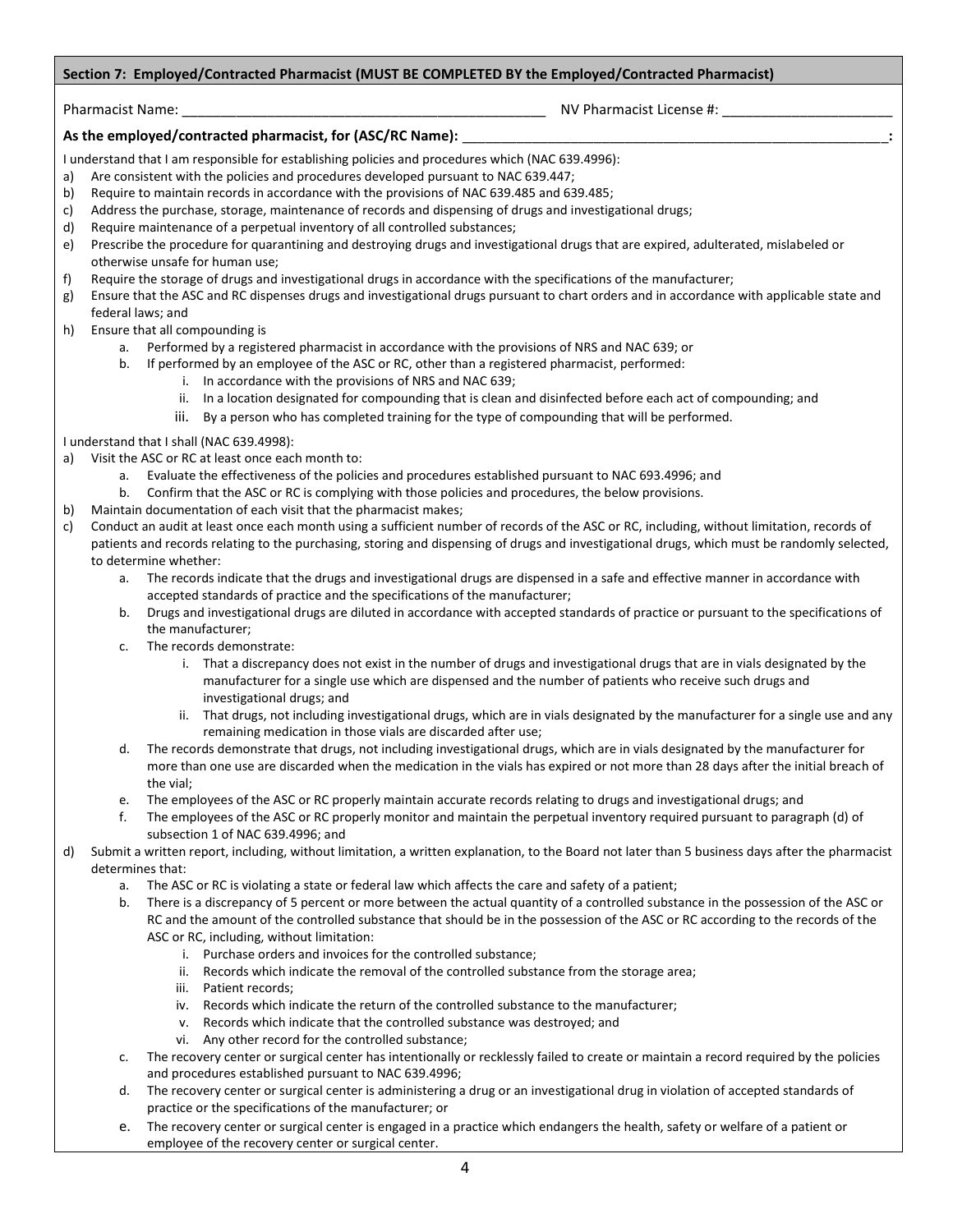|                | Section 8: Personal and Professional History of the Employed/Contracted Pharmacist                                                                                                                           | Yes |  |
|----------------|--------------------------------------------------------------------------------------------------------------------------------------------------------------------------------------------------------------|-----|--|
| $\mathbf{1}$ . | Have you been diagnosed or treated for any mental illness, including alcohol or substance abuse, or physical<br>condition that would impair your ability to perform the essential functions of your license? |     |  |
| 2.             | Have you been charged, arrested, or convicted of a felony or misdemeanor in any state?                                                                                                                       |     |  |
| 3.             | Have you been the subject of a board citation or an administrative action whether completed or pending in any<br>state?                                                                                      |     |  |
| 4.             | Has your license been subjected to any discipline for violation of pharmacy or drug laws in any state?                                                                                                       |     |  |

**Please use and make copies of this page (if necessary) to provide information regarding any questions, 1-4, you have marked "YES" to in section 8 of the application. A signed statement of explanation for each event and a copy of all documents that identify the circumstance or contain an order, agreement or other disposition for the event must be provided.**

# **This is in response to Question # \_\_\_\_\_\_. Provide all the following** *where applicable***:**

| Date of Event/Arrest                    | <b>Disposition Date</b> | <b>State</b> | City                                                        |                                | County |  |
|-----------------------------------------|-------------------------|--------------|-------------------------------------------------------------|--------------------------------|--------|--|
|                                         |                         |              |                                                             |                                |        |  |
| Case #                                  |                         |              | Governing, licensing, Arresting Presiding Body/Agency/Court |                                |        |  |
|                                         |                         |              |                                                             |                                |        |  |
| Reason/Charge                           |                         |              |                                                             |                                |        |  |
|                                         |                         |              |                                                             |                                |        |  |
| Plaintiff/Defendant/Claimant/Respondent |                         |              |                                                             | Lawsuit/Arbitration/Bankruptcy |        |  |
|                                         |                         |              |                                                             |                                |        |  |
| Name of Business/Industry/Entity        |                         |              |                                                             |                                |        |  |
|                                         |                         |              |                                                             |                                |        |  |
|                                         |                         |              |                                                             |                                |        |  |

#### **Provide explanation below:**

\_\_\_\_\_\_\_\_\_\_\_\_\_\_\_\_\_\_\_\_\_\_\_\_\_\_\_\_\_\_\_\_\_\_\_\_\_\_\_\_\_\_\_\_\_\_\_\_\_\_\_\_\_\_\_\_\_\_\_\_\_\_\_\_ \_\_\_\_\_\_\_\_\_\_\_\_\_\_\_\_\_\_\_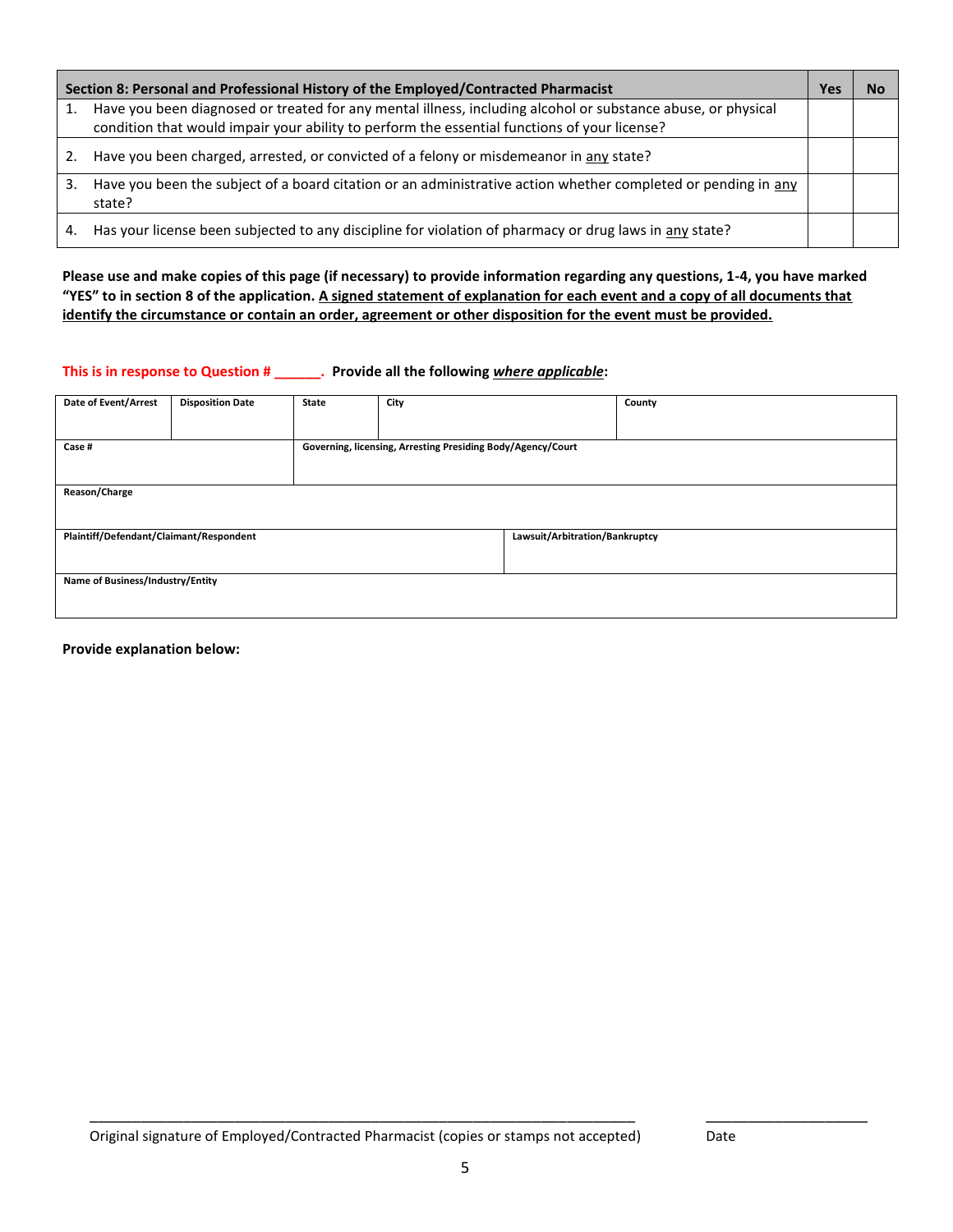| Section 9: Provide all the applicable documents with your application based on your<br>Business Type. Required documents are indicated by an " $\checkmark$ " on the right. |                                                                                                                                                                                                                                                               | <b>Publicly</b><br><b>Traded</b> | Non-<br>publicly<br><b>Traded</b> | <b>Partner</b><br>-ship | Sole<br>Owner |
|-----------------------------------------------------------------------------------------------------------------------------------------------------------------------------|---------------------------------------------------------------------------------------------------------------------------------------------------------------------------------------------------------------------------------------------------------------|----------------------------------|-----------------------------------|-------------------------|---------------|
|                                                                                                                                                                             | List all Officers and Directors. NRS 639.231(2)(b), NAC 639.214(5)(a)                                                                                                                                                                                         | ✔                                | ✔                                 |                         |               |
|                                                                                                                                                                             | List the top four stockholders and their percent ownership. NRS 639.231(3)                                                                                                                                                                                    | ✔                                | ✓                                 |                         |               |
|                                                                                                                                                                             | List all stockholders who hold 10% or more of the shares. NAC 639.214(4)(b)                                                                                                                                                                                   |                                  | ✓                                 |                         |               |
|                                                                                                                                                                             | For General Partnerships, list the name of each partner. NAC 639.214(2)<br>For Limited Partnerships, list the names of (NAC 639.214(3)):<br><b>All General Partners;</b><br>$\Omega$<br>All Limited Partners who hold 10% or more of the interest.<br>$\circ$ |                                  |                                   |                         |               |
|                                                                                                                                                                             | Certificate of Corporate Status or Certificate of Good Standing from the Secretary<br>of State's Office where the business is domiciled, dated within the last 6 months.                                                                                      | ✔                                | ✓                                 |                         |               |
| ٠                                                                                                                                                                           | Personal History Record Application must be completed by each<br>shareholder/stockholder/partner/member/owner. Form found at<br>http://bop.nv.gov/Services/newapps/Business/                                                                                  |                                  |                                   |                         |               |
|                                                                                                                                                                             | Submit a copy of your license, certification, permit or registration issued to your<br>ASC or RC by the Nevada Division of Public and Behavioral Health of the<br>Department of Health and Human Services.                                                    |                                  |                                   |                         |               |

I certify under penalty of perjury that the information contained in this application is accurate, true and complete in all material respects. I understand that making any false representation in this application is a crime under NRS 639.281. I understand that, pursuant to NRS 239.010, this entire application and any portion thereof is a public record unless otherwise declared confidential by law, and will be considered by the Nevada State Board of Pharmacy at a public meeting pursuant to NRS 241.020. In the event this application is approved I agree to comply with all applicable federal and state statutes and regulations governing this license or registration and understand that any violation may result in discipline.

\_\_\_\_\_\_\_\_\_\_\_\_\_\_\_\_\_\_\_\_\_\_\_\_\_\_\_\_\_\_\_\_\_\_\_\_\_\_\_\_\_\_\_\_\_\_\_\_\_\_\_\_\_\_\_\_\_\_\_\_\_\_\_\_\_\_\_\_\_\_\_\_\_\_\_\_\_\_\_\_\_\_\_\_\_\_\_\_\_\_ Print Name of Authorized Person Submitting Application (If the applicant is a partnership or corporation, the application must be signed by a partner or by an officer of the corporation). NAC 639.215

\_\_\_\_\_\_\_\_\_\_\_\_\_\_\_\_\_\_\_\_\_\_\_\_\_\_\_\_\_\_\_\_\_\_\_\_\_\_\_\_\_\_\_\_\_\_\_\_\_\_\_\_\_\_\_\_ \_\_\_\_\_\_\_\_\_\_\_\_\_\_\_\_\_\_\_\_\_\_\_\_

Original signature of Authorized Person (copies or stamps not accepted) Date

| _________________<br>______________ |
|-------------------------------------|
|-------------------------------------|